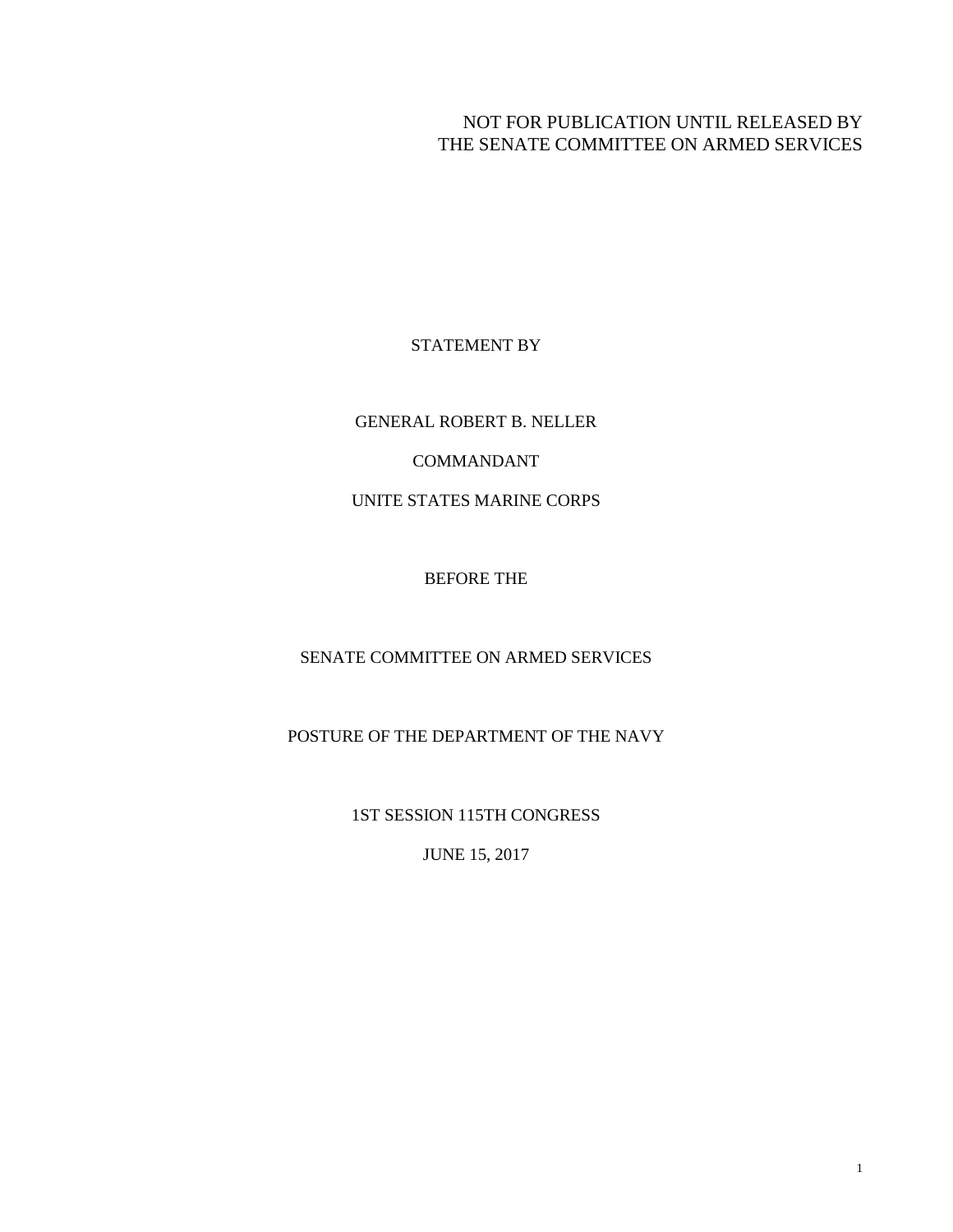## **General Robert B. Neller**

General Robert B. Neller is the 37th Commandant of the United States Marine Corps. Prior to his current assignment, he served as the Commander, Marine Forces Command from July 2014 to September 2015 and Commander, Marine Forces Central Command from September 2012 to June 2014.

A native of East Lansing, Michigan, General Neller graduated from the University of Virginia and was commissioned in 1975. He has served as an infantry officer at all levels, including command of Marine Security Force Company Panama during Operations JUST CAUSE and PROMOTE LIBERTY; 3d Light Armored Infantry Battalion during Operation RESTORE HOPE; 6th Marine Regiment; and 3d Marine Division.

General Neller also served as Deputy Commanding General, I Marine Expeditionary Force (Forward) during Operation IRAQI FREEDOM (05-07); Assistant Division Commander for 1st and 2d Marine Divisions; and President of Marine Corps University.

His Joint assignments include service in the Policy Division of Supreme Headquarters Allied Powers Europe (SHAPE) in Casteau, Belgium, and as the Director of Operations (J-3) of the Joint Staff in Washington, D.C.

General Neller is a graduate of the Armor Officer Advanced Course, Marine Corps Command and Staff College, NATO Defense College, and the Armed Forces Staff College. He holds a master's degree in Human Resource Management from Pepperdine University.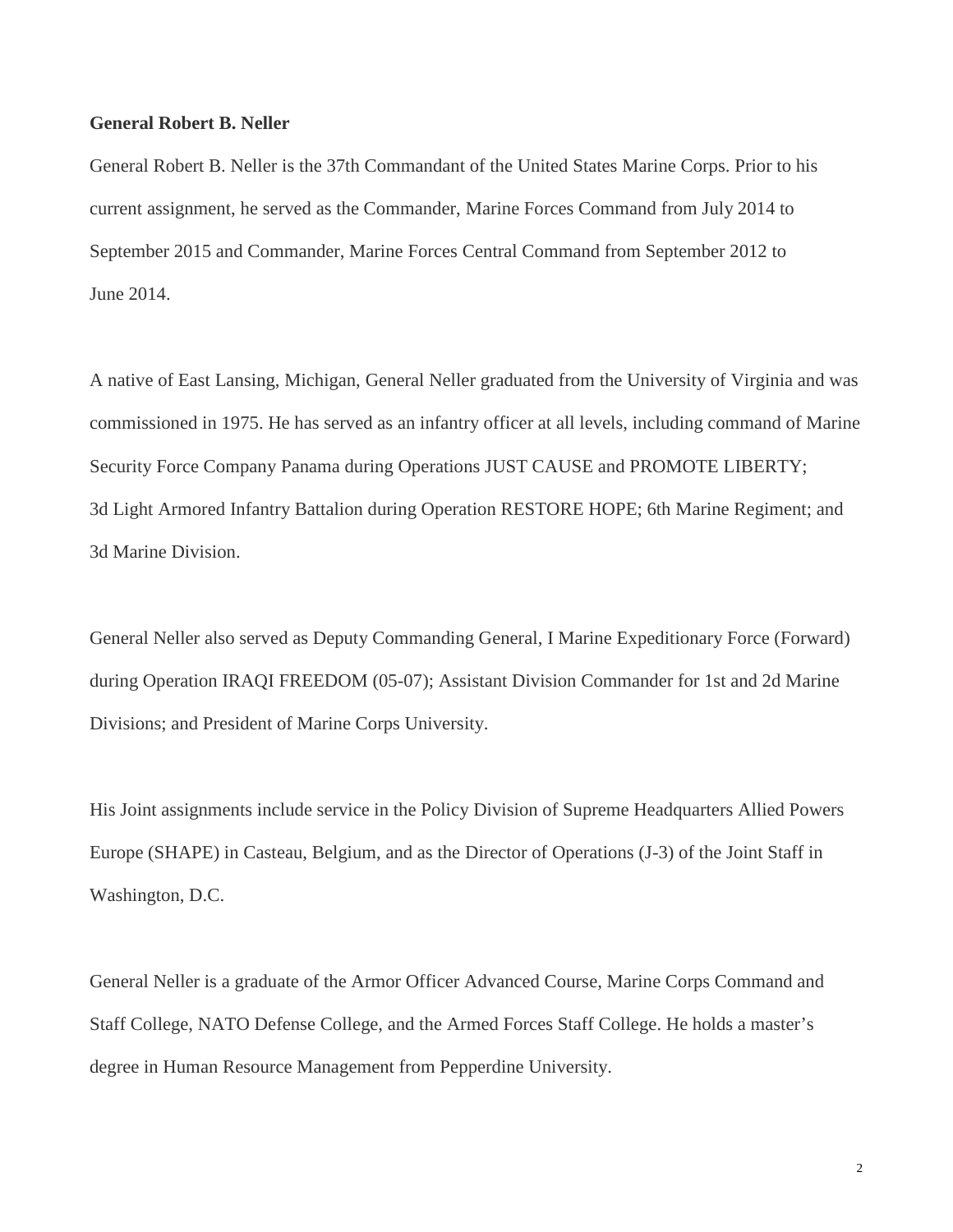# **The Commandant's Posture of the United States Marine Corps President's Budget 2018**

## *Preface*

Your Marine Corps remains *the* Nation's Expeditionary Force-in-Readiness, able to answer the Nation's call in any clime and place. In meeting that mandate, Marines are forward-deployed and forward-engaged responding to crises around the world – managing instability, building partner capacity, strengthening allies, projecting influence – meeting the requirements of our Geographic Combatant Commanders. At home, our recruiters are working hand-in-hand with local communities, recruiting the best and brightest Americans our Nation has to offer and consistently achieving our recruiting goals. We appreciate the recent passage of the fiscal year 2017 funding. This is a down payment to improve our readiness and move us forward to recapitalize and modernize the force. That said, the fiscal instability of the past eight years and the continued reality of continued budgetary uncertainty disrupt our ability to program long term activities and directly challenge our efforts to improve current and future readiness. To continue to meet operational commitments and maintain a ready force, your Marine Corps requires fiscal stability.

Both in training and operationally, our Marines are busy; the current deployment tempo is on par with the height of operations in Iraq and Afghanistan. While supporting requirements abroad, we also continue to invest time and energy in developing the Marine Corps Operating Concept and its supporting Marine Corps Force 2025 initiative. The changes within these institutional efforts will help us mitigate against an increasingly volatile operating environment. Our potential adversaries continue to advance their military capabilities and build capacity; because of their advances in technology and information use, we must adapt both the capabilities we possess and the thought processes we bring to the battlefield. As we look forward, our priorities for this year remain: readiness recovery,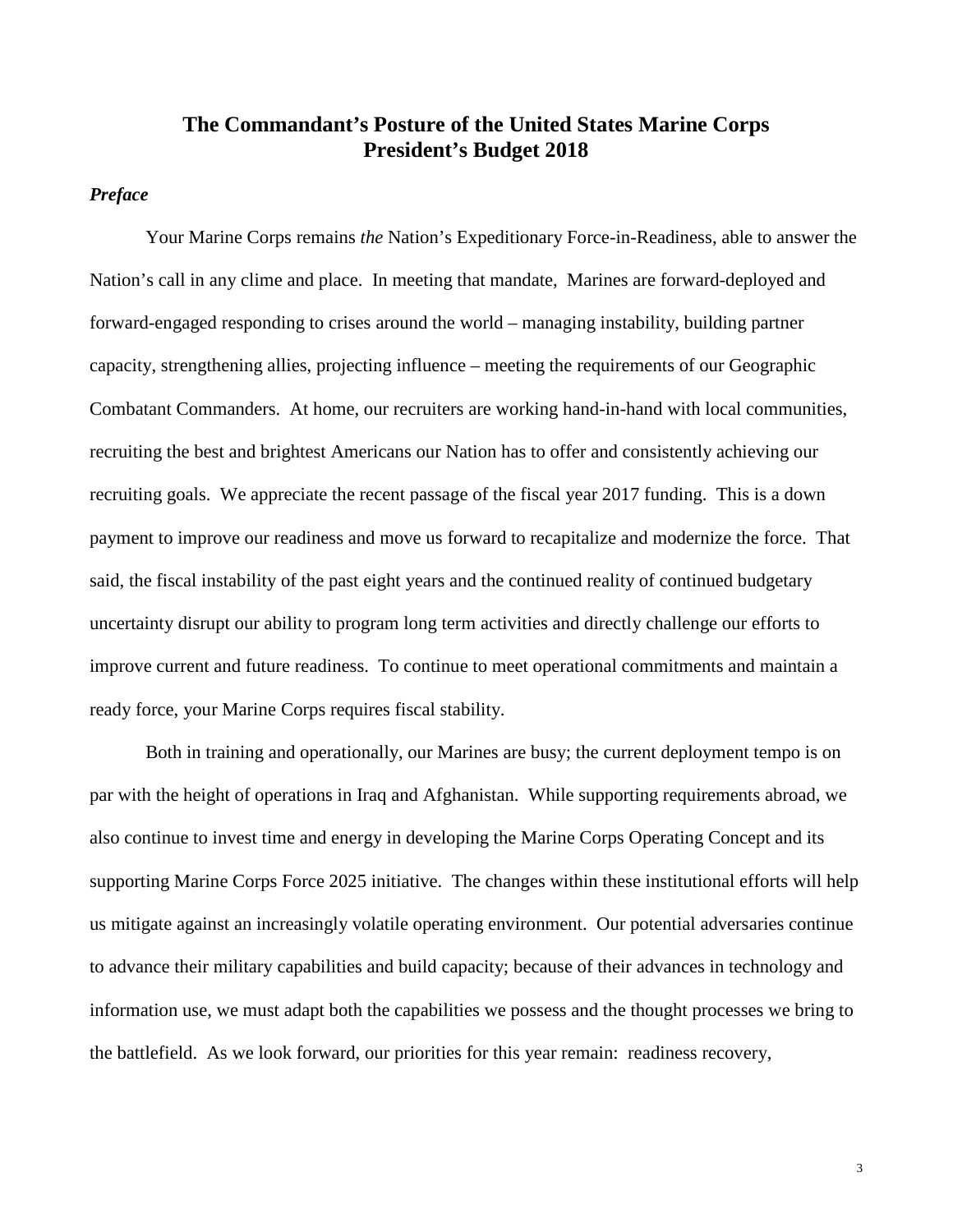implementation of the Force 2025 initiative, and the acceleration of our modernization initiatives to build a more lethal 5th Generation Marine Corps.

## *Your Marines*

In the past year, your Marines demonstrated the relevance of expeditionary naval forces by executing approximately 20 amphibious operations, 200 operations, and 70 major exercises. A strong demand remains for Marines and tailored Marine Air-Ground Task Forces, driving an aggressive operational tempo. Marines in the operating forces are averaging a two-to-one deployment-to-dwell ratio, typically deploying for six months, then spending 12 months or less at home station before deploying again.

Our Nation has Marines on the ground in Iraq, Afghanistan, and Syria today, and our commitment is growing. We have increased the number of Marine advisors in Afghanistan beyond our partnership with the Republic of Georgia's Liaison Teams. In April, we deployed Marines as part of Task Force Southwest training and advising the Afghan National Army. Additionally, Marine tactical aviation squadrons are supporting operations in Syria, Iraq, and Libya from forward-deployed locations afloat and ashore.

Our Navy and Marine Corps Teams continue to perform as a flexible, agile, and responsive maritime force. In 2016, the Marine Corps deployed more than 11,000 Marines aboard Navy warships. This past year, five separate MEUs supported every Geographic Combatant Commander, participating in exercises and executing major operations. The 31st MEU, our Forward Deployed Naval Force in the Pacific, performed Foreign Disaster Relief (FDR) operations in Kumamoto, Japan, after a 6.5 magnitude earthquake and 7.0 aftershock struck in April.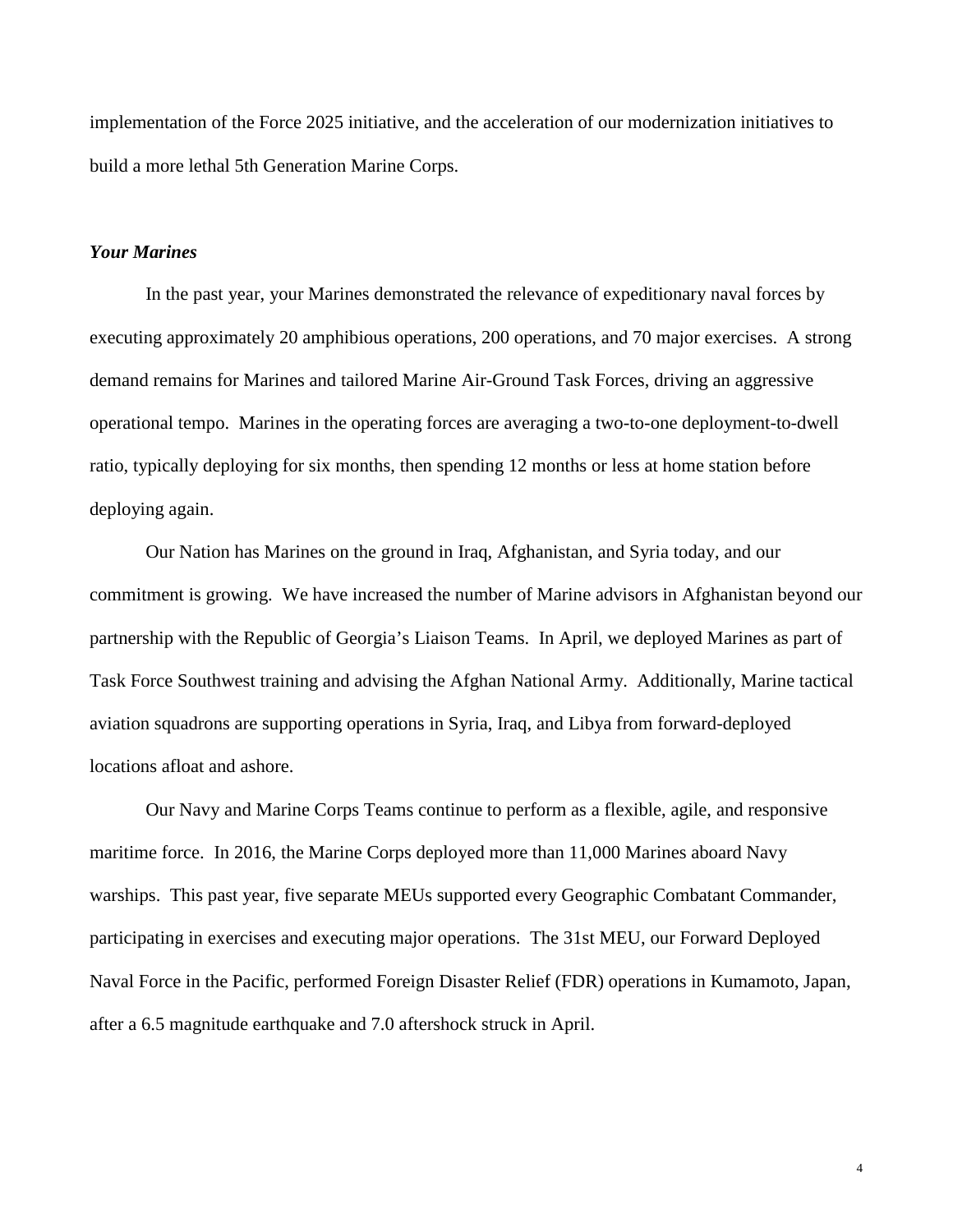Our Special Purpose Marine Air-Ground Task Forces (SPMAGTF) remain engaged. Our SPMAGTF assigned to USCENTCOM provides dedicated Tactical Recovery of Aircraft and Personnel (TRAP) support to Operation INHERENT RESOLVE, while simultaneously delivering a flexible force for crisis and contingency response. Those Marines continue to work with the 1st and 7th Iraqi Army Divisions advising and assisting in the fight against ISIL. In U.S. Africa Command (USAFRICOM), our SPMAGTF stands ready to support embassies through reinforcement, evacuation, and operations as required. Last July, Marines deployed to reinforce the U.S. Embassy in South Sudan and have remained, ensuring State Department personnel are able to provide critical support to the people of South Sudan. SPMAGTF-Southern Command (SPMAGTF-SC) deployed for a second time to Latin America, primarily focusing on Theater Security Cooperation (TSC) and training in Honduras, El Salvador, Guatemala, and Belize. At the request of the U.S. Agency for International Development, Marines from SPMAGTF-SC provided FDR to more than 750,000 Haitians in the wake of Hurricane Matthew. SPMAGTF-SC were the first Marines on scene, arriving within 48 hours of notification, flying more than 250 flight hours, and distributing 290 tons of relief supplies over the course of 12 days.

Marine Corps activities in the Pacific are led by Marine Forces Pacific (MARFORPAC) headquartered in Honolulu, Hawaii, with a forward-stationed Marine Expeditionary Force (MEF), III MEF, headquartered in Okinawa, Japan. III MEF contributes to regional stability through persistent presence. Marines remain the Pacific Command's (PACOM) forward-deployed and forward-stationed force of choice for crisis response. The Nation has 22,900 Marines west of the International Date Line, operating within the Asia-Pacific Theater. This past January, the first operational F-35B squadron deployed to Japan, bringing extensive capabilities while simultaneously augmenting operational forces in the area. The Marine Rotational Force-Darwin (MRF-D), a six month unit rotation, based in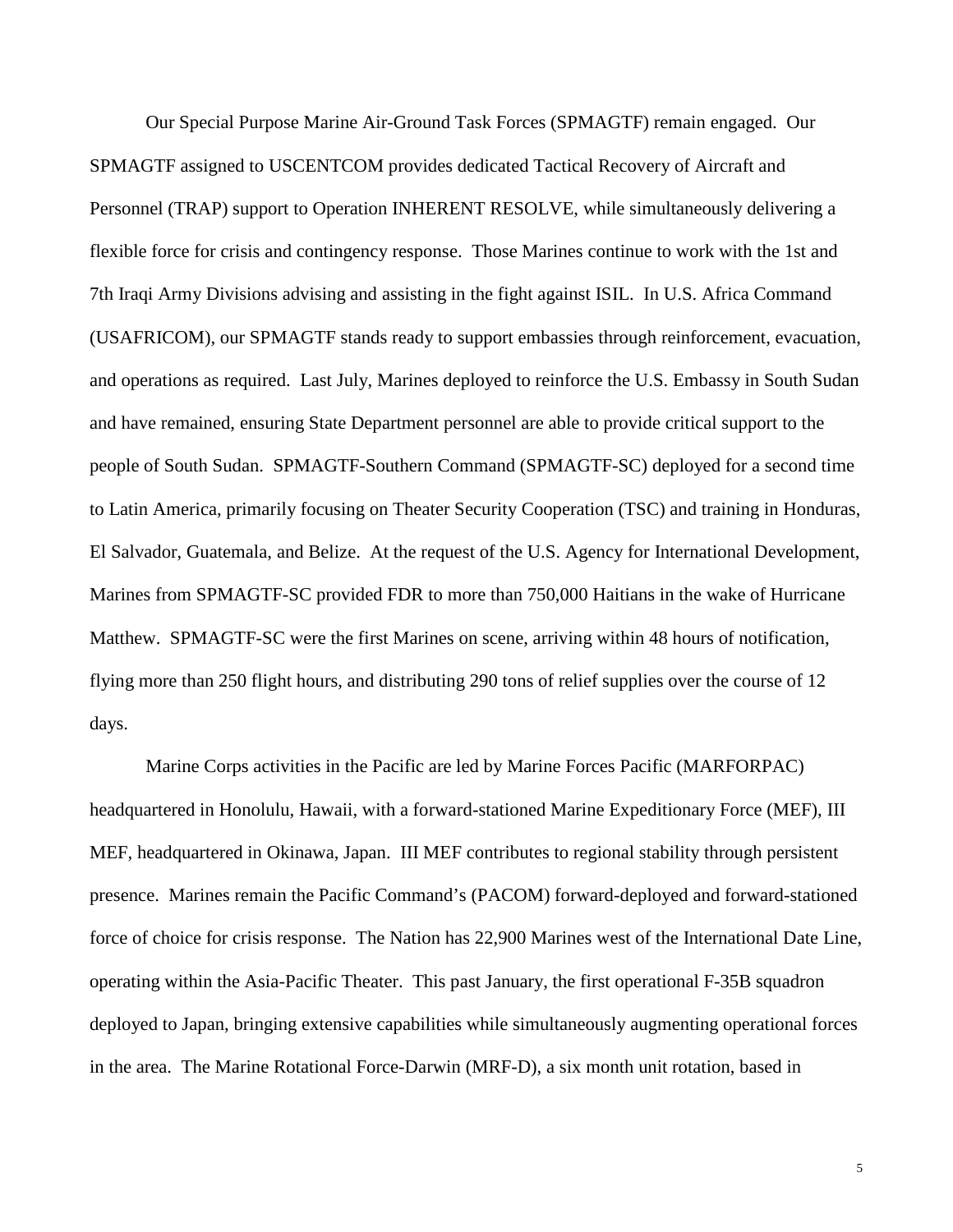Australia's Robertson Barracks, is in its fifth year of operation. More than 1,000 Marines participated last year, taking part in three major exercises over the course of seven months. This April, MRF-D returned to Australia with MV-22 Ospreys. Of note, this was the first ever Trans-Pacific flight by III MEF MV-22 Ospreys, displaying the operational reach these aircraft bring to the Marine Corps.

The Marine Corps maintains a vital relationship with the State Department, providing security at our Embassies and Consulates. Today, Marines are routinely serving at 176 Embassies and Consulates in 146 countries around the globe. Marine Security Augmentation Unit (MSAU) teams deployed 62 times last year at the request of the State Department, executing 19 Embassy/Consulate and 43 VIP (POTUS/VPOTUS/SECSTATE) security missions.

Last year, the Marine Corps, in conjunction with Combatant Commanders and the Marine Forces Component Commands, conducted more than 160 security cooperation activities, including exercises, training events, subject matter expert exchanges, formal education key leader engagements, and service staff talks. The relationships we forge with allies assure them of our commitment, deter adversaries, build partner capacity, and set conditions to surge and aggregate with a Joint, Coalition, or Special Operations force for major theater combat operations. Partnering also trains our Marines for environments in which we are likely to operate. Your support has allowed the Marine Corps to operate globally and reap the benefits of those international relationships.

#### *Marine Corps Operating Concept and Force 2025*

The challenges of the future operating environment demand that our Nation maintain a forcein-readiness, capable of global response. In the strategic landscape, we find that nations compete fiercely for natural resources, extremist groups employ violence to achieve nefarious ends, cyberattacks are on the rise, and advanced weaponry and weapons of mass destruction continue to spread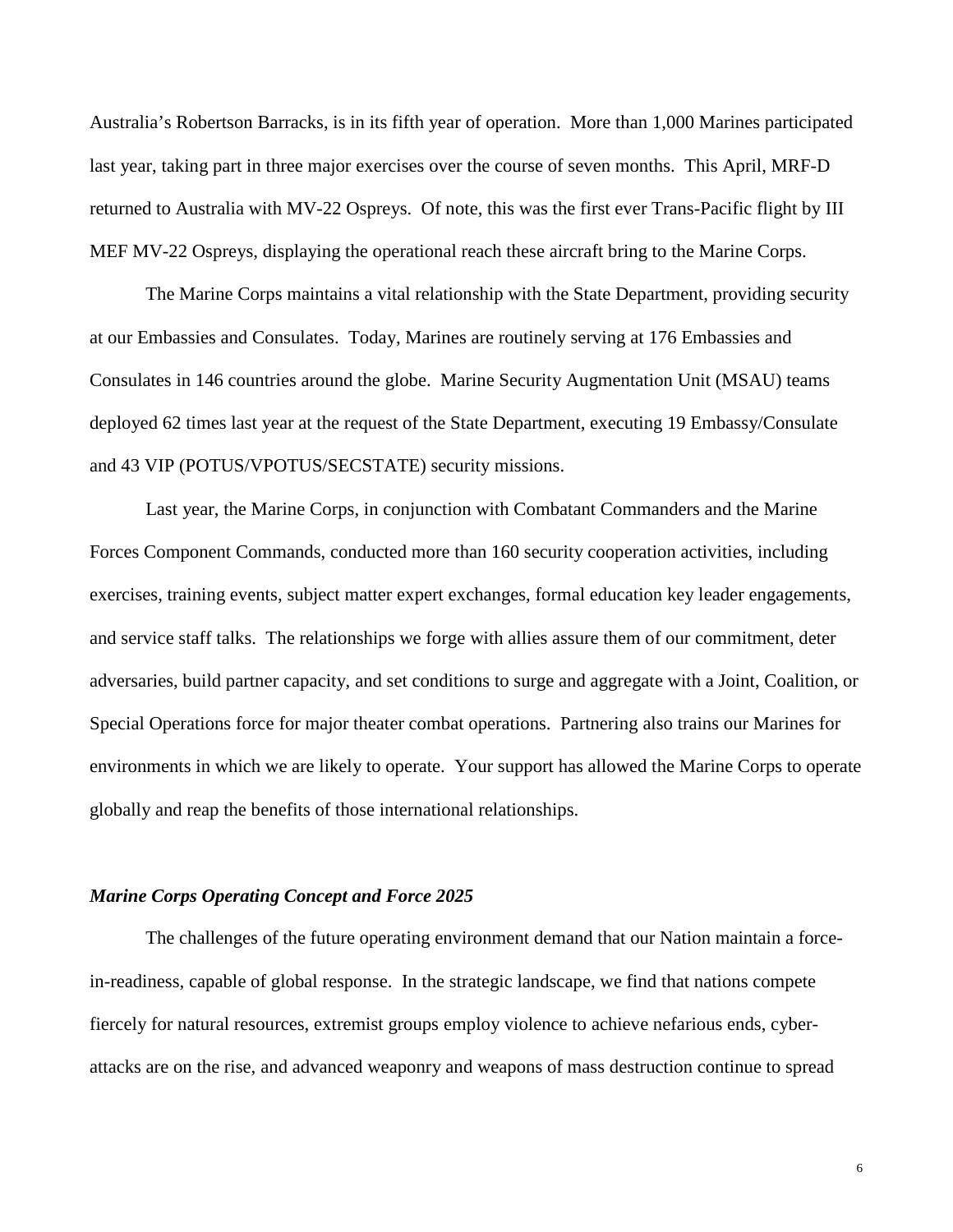across the world. Additionally, due to universal access to information, rapid advancement in robotics, and new weapons technologies, serious threats have emerged with increasing speed and lethality.

In the last year, we invested considerable time and energy formulating the Marine Corps Operating Concept (MOC) and its supporting Marine Corps Force 2025 initiative. These institutional efforts were spurred by a critical self-assessment that revealed the Marine Corps is not organized, trained, equipped, or postured to meet the demands of the rapidly evolving future operating environment. We arrived at this conclusion after a close examination of the current and future impacts of complex terrain, technology proliferation, information warfare, the battle of electro-magnetic signatures, and an increasingly non-permissive maritime domain on the Marine Corps. The MOC embraces our naval character, expeditionary mindset, and professional approach to constantly improve and build on our foundations of maneuver warfare and fight as a combined arms force. The challenges of the future will impact how we organize our Corps and ultimately fight and win our Nation's battles. This concept is a starting point addressing how we will design, develop, and field a future force. It reaffirms the importance of maneuver warfare and combined arms. In the past, we successfully conducted maneuver warfare employing combined arms from the air, land, and sea. Now, changes in the operating environment and adversary capabilities drive us to increase emphasis on maneuver in a cognitive sense, expanding our employment of combined arms to space and cyberspace.

Concurrent with our MOC design, we conducted extensive collaboration, war gaming, experimentation, and analysis to design a balanced MAGTF optimized for the future in an effort dubbed Marine Corps Force 2025. We continue to identify and, when able, acquire practical, affordable, and effective ways to protect our networks; practice information environment operations; configure capable tactical units; recruit, educate, and train leaders on multi-domain warfare; increase our long-range fires capability; develop reconnaissance and counter reconnaissance forces; leverage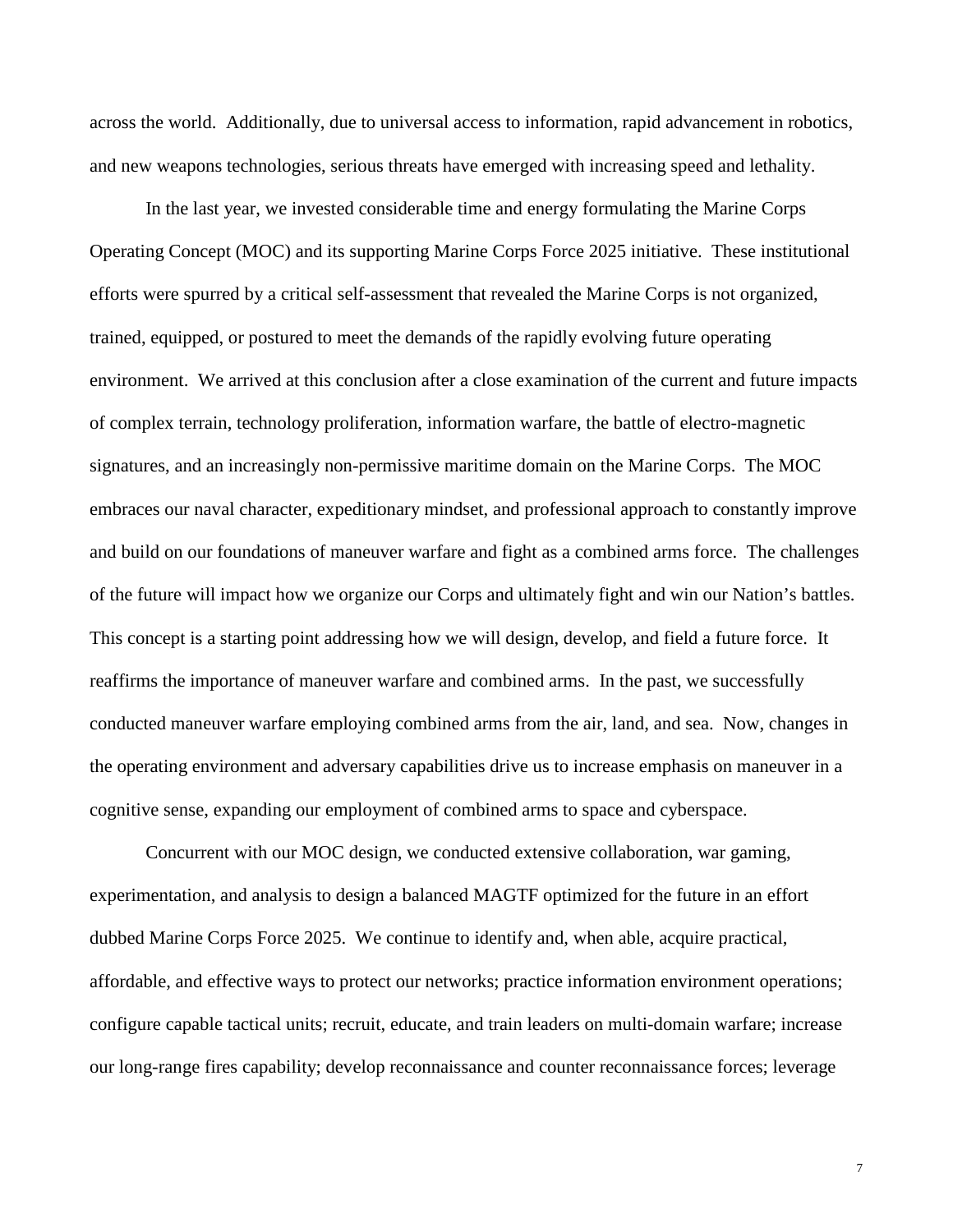automation and robotics to augment Marines; develop innovative logistics capabilities and systems; and further our warfighting capabilities within the littorals. The Marine Corps must modernize and change to deter conflict, compete and, when necessary, fight and win against our adversaries.

#### *Manpower*

The center of gravity of the Marine Corps is its people, and the American people trust us with this precious resource – their sons and daughters. Our core values of honor, courage, and commitment are engrained in our culture. Marine leaders have a moral obligation to ensure the health and welfare of the Nation's Marines from the day they commit to serve. We take this responsibility seriously and strive to maintain the trust and confidence of Congress and the American people. Taking care of Marines and their families is a key element of overall readiness, combat effectiveness, and warfighting.

Our comprehensive package of services seeks the holistic fitness and readiness of our Marines and their families – body, mind, and spirit. We continue to prioritize support through programs like: Force Fitness, Sexual Assault Prevention and Response, Suicide Prevention and Response, Behavioral Health, Wounded Warrior Regiment, Personal and Professional Development, and Transition Assistance. The Marine Corps remains focused on solutions to reduce destructive behaviors, particularly sexual assault, suicide, and hazing. We are dedicated to eradicating bullying, degrading, and abusive behavior committed online or in person. The abuse of alcohol is a known factor and contributor across the spectrum of force preservation issues and negatively impacts the readiness of our force. We have to minimize these destructive behaviors. We believe that preserving our commanders' ability to lead in this area is a vital element to reaching this objective.

We appreciate the continued support from Congress, specifically the most recent end strength approval of 185,000 Marines. We will create the most lethal, capable, and ready 185,000 Marines our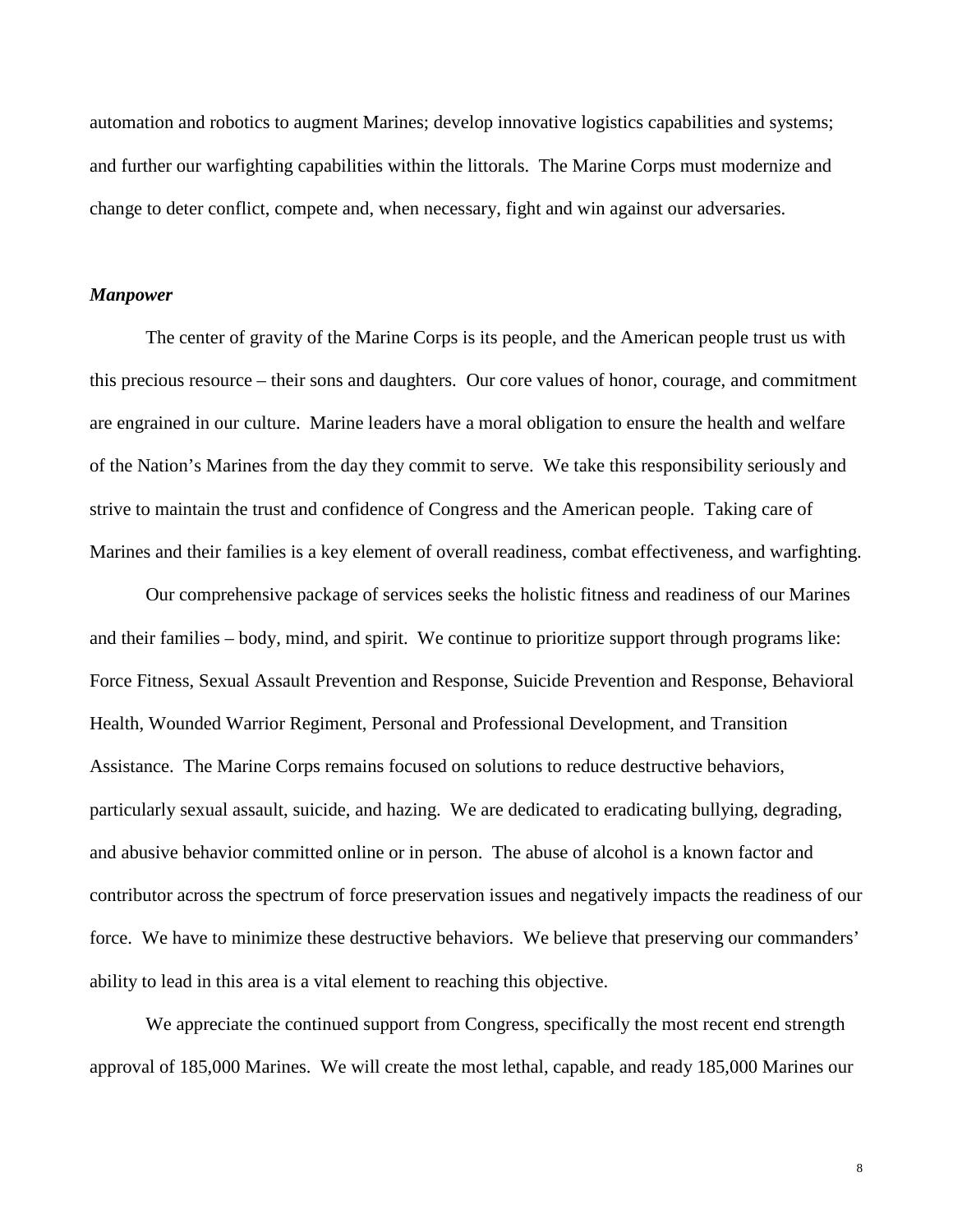resources will permit. That said, one continuing challenge is that the Marine Corps operating forces are currently averaging less than a one-to-two deployment-to-dwell ratio. This tempo is not sustainable as it does not provide options to train to our full mission sets and it puts unreasonable strain on our Marines and families. Ideally, we seek to be a one-to-three deployment-to-dwell force. A deliberate and measured capacity increase, reduction of our operational tasking, or a combination of the two, are solutions that would put us on the path to improve our deployment-to-dwell ratio. Our Marines want to deploy, serve our Nation, and protect our country from threats overseas. However, we owe our Marines and their families the appropriate deployment-to-dwell time to allow them to learn, re-focus, reflect on their most recent deployment, and train for the next deployment or contingency.

## *Readiness*

Marines have a unique perspective on readiness.The Congressional intent for Marines to serve as the "Nation's Force-in-Readiness" guides who we are and what we do – being ready is central to our identity. As a force, we must remain ready to fight and win across the range of military operations within all warfighting domains. Fiscal reductions and budget instability has been the norm for the past eight years and has consequently eroded our readiness. As resources diminished, the Marine Corps protected near-term operational readiness of its deployed and next-to-deploy units to meet operational commitments; this has come at a compounded cost. Non-deployed units, our "ready bench," can still deploy with minimal notice but, if required, would not be as ready or capable as necessary. More reliable funding and support of the annual budget request must be there if we are to improve our readiness and our ability to respond to crises.

A lack of amphibious warships, ship-to-shore connectors (SSC), and Mine Countermeasure capabilities (MCM) puts the Nation at a severe disadvantage. The Navy and Marine Corps team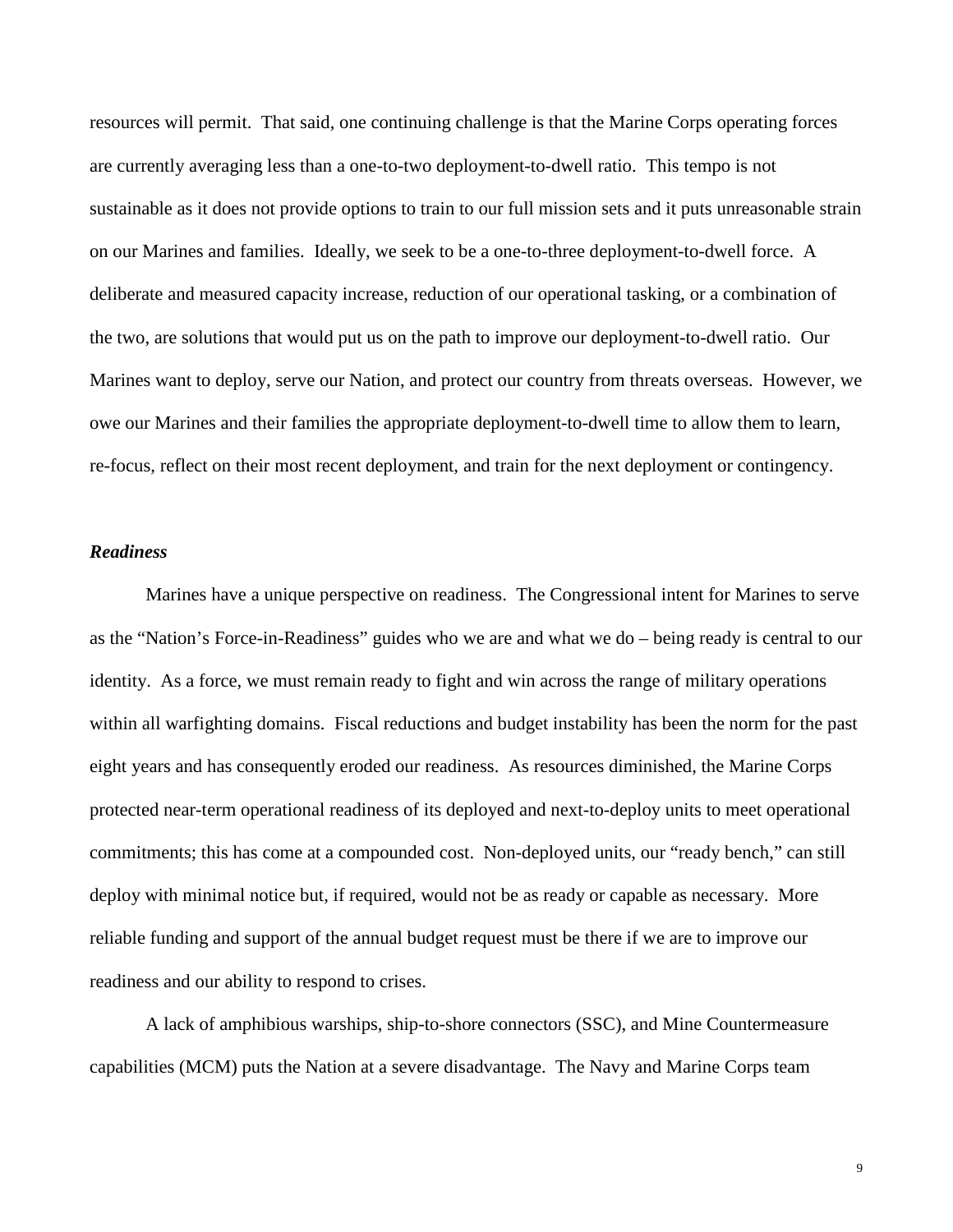requires 38 amphibious warships to support two Marine Expeditionary Brigades and to provide the Nation a forcible entry capability. Our current amphibious warships need updated, resilient and interoperable command and control systems. As a maritime Nation, we need to be fully capable of exploiting the sea as maneuver space in an age when the proliferation of anti-access weapons continues to increase. This includes the ability to operate freely in international waters and airspace. Thirtyeight amphibious warships offer us agility and resilience in an unpredictable and dangerous security environment. Along with these warships, the Navy and Marine Corps team requires SSC that are survivable and reliable. Our current Landing Craft Air Cushion (LCAC) fleet averages 25 years of service and our Landing Craft Utility (LCU) attained Initial Operating Capability (IOC) in 1959 – three years prior to Senator Glenn orbiting the earth for the first time. MCM capabilities are continually underfunded. The Navy and Marine Corps team needs prudent and consistent funding to rectify these issues through multi-year procurement and block-buy of amphibious warships, SSC, and MCM.

Marine Aviation is in the midst of a focused readiness recovery effort. We have developed an extensive plan to recover readiness across every Type/Model/Series in the current legacy inventory, all while we continue to procure new aircraft. We are realizing steady improvements in aviation readiness, but the plan requires sustained funding, parts and supply support, flight operations, and time. Each T/M/S requires attention and action in specific areas: maintenance, supply, depot backlog, and in-service repairs.

The F-35 Lighting II is more than just the next fighter, it brings unprecedented low observable technology, modern weaponry, and electronic warfare capability to the Navy and Marine Corps team. Delivering this transformational capability to our front-line forces as soon as possible remains a priority. The accelerated procurement of this aircraft is essential as our legacy fleet of AV-8B, F/A-18,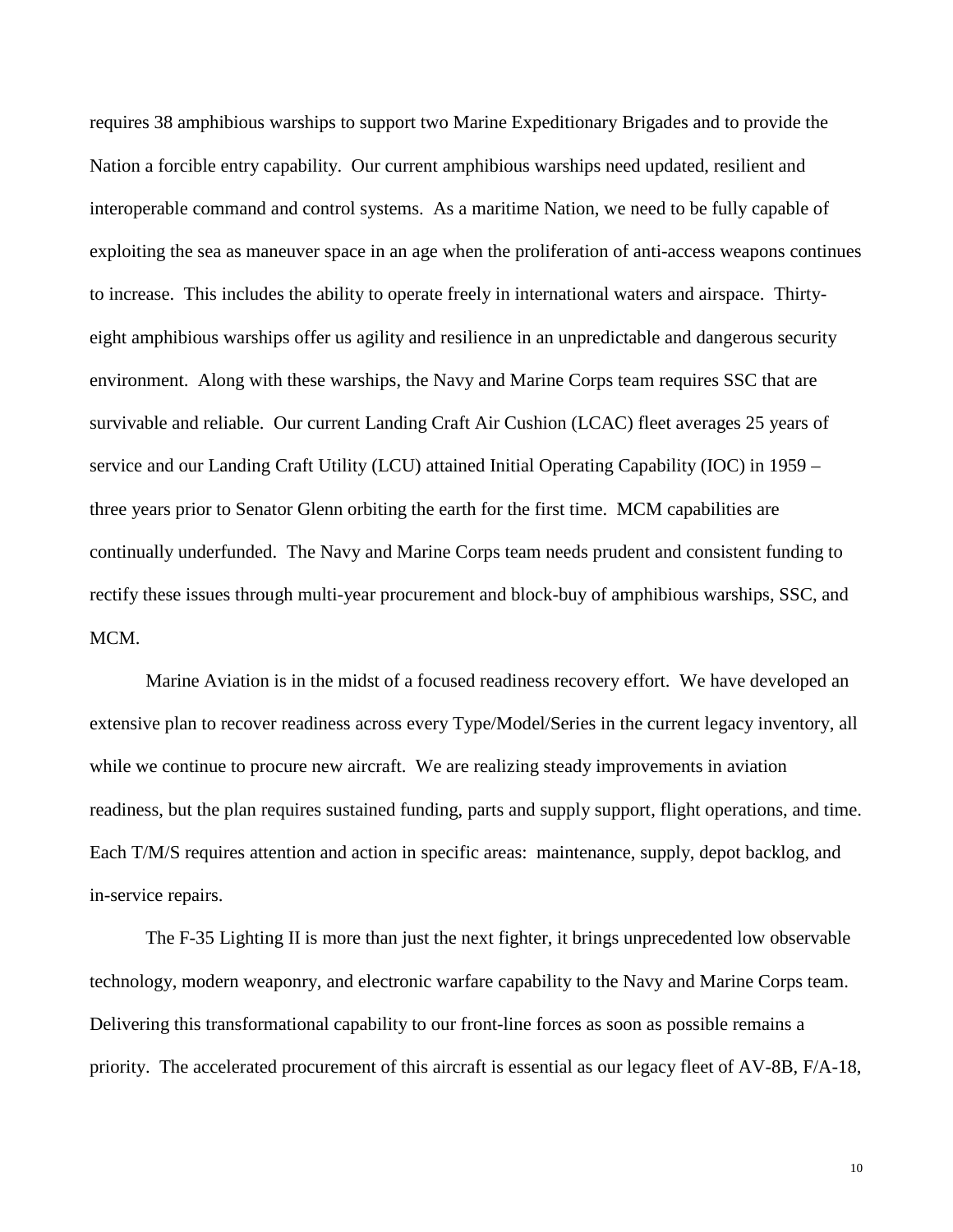and EA-6B aircraft are rapidly approaching end of service life. Though more expensive than these legacy aircraft, the capabilities we receive in return for our cost share in the joint program make it a wise investment. We are aggressively seeking ways to reduce operations, maintenance, and sustainment costs for this program. This aircraft is currently demonstrating its ability to support the MAGTF and is expanding the capabilities of Marine Aviation today.

The CH-53E is another example of an aircraft that needs to be replaced – not extended – as this is the most cost effective solution. Entering service in 1981, the out-of-production CH-53E Super Stallion is 55 aircraft short of the required inventory and cannot meet the lift needs of today's Marine Corps. Its replacement, the CH-53K, costs approximately 30% more, but provides three times the lift capability under the same conditions, and is the only maritime, heavy-lift helicopter capable of supporting current and future warfighting concepts. The CH-53K is capable of supporting 100% of the MAGTF's lift requirements for approximately the same projected operating and support (O&S) cost of the legacy CH-53E. The CH-53K will provide increased range, payload, interoperability, and survivability.

The Marine Corps is executing a post-combat reset strategy to reconstitute and increase readiness of our ground equipment. We have reset 92% of our ground equipment, with 65% returned to the Operating Forces and our strategic equipment programs. Our war reserve includes geographically prepositioned combat equipment, located both afloat and ashore. We remain focused on this recovery effort and appreciate your support. That said, our ground equipment is old. Our amphibious assault vehicles were fielded in the 1970s, with many of our other ground systems fielded in the 1980s. Much like our aviation assets, our ground systems must be procured and fielded to our Marines in a faster manner, at lower operating costs and improved capability.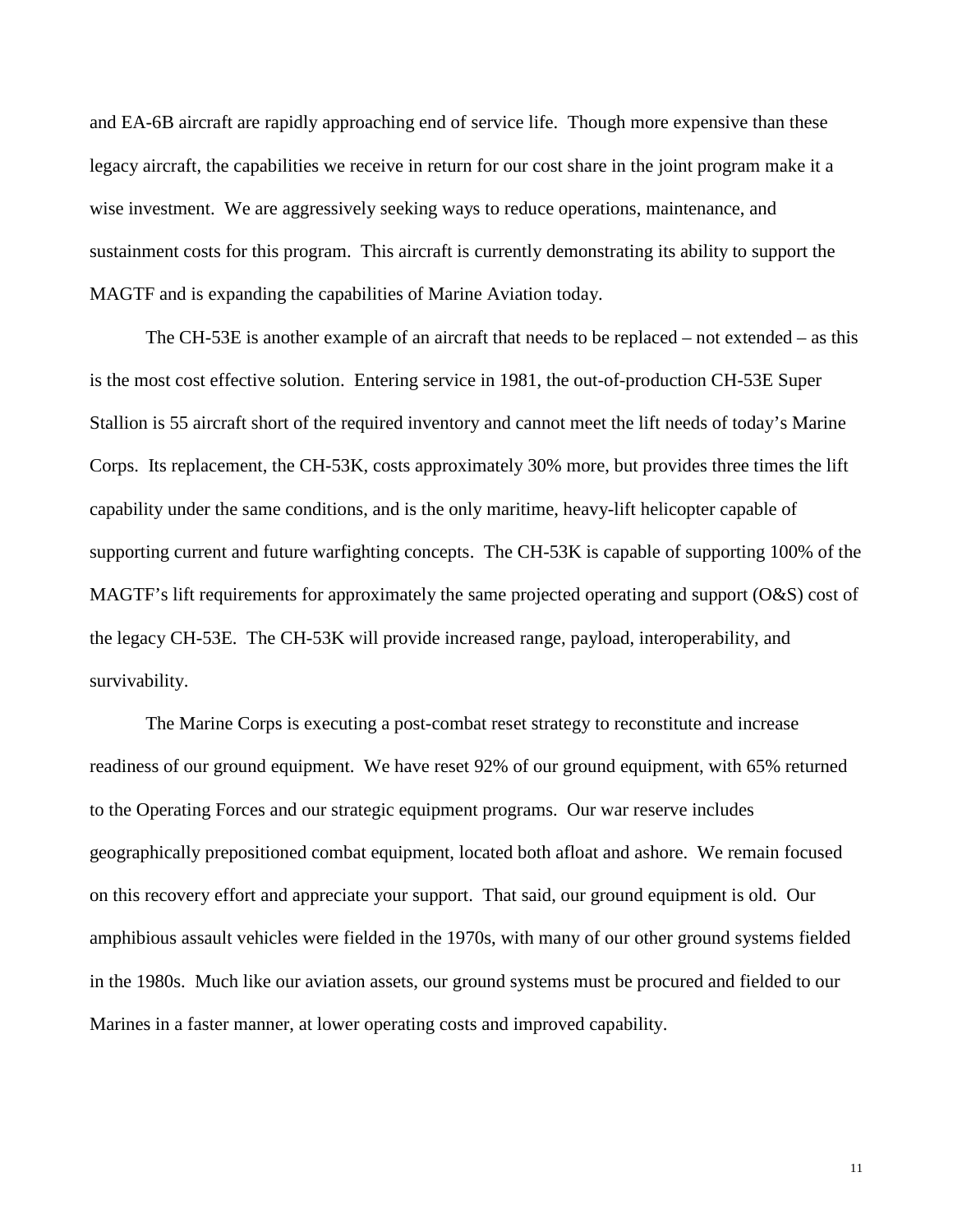Marine Corps bases and stations support Marines and their families and serve as training, sustainment, and deployment platforms. They provide the capability and capacity to support the force and are integral to combat training. To maintain near-term unit readiness, we have accepted risk in facilities sustainment. While prioritizing deployed readiness, our infrastructure and facilities continue to decline. Taking risk in Facility Sustainment, Restoration and Modernization (FSRM) requirements has resulted in the degradation of our infrastructure, creating increased long-term costs. FSRM is currently funded only to meet the most urgent life, safety, and health issues. Improving the current state of our facilities is the single most important investment to support training, operations, and quality of life. In addition to FSRM, we require investment in military construction to support the fielding of new platforms; facilities necessary to meet improved training standards and operational readiness enhancements; replacement of inadequate facilities; improvement of our safety and security posture, and relocation of forces.

To address these challenges, we have developed an Infrastructure Reset Strategy (IRS). Designed to improve infrastructure lifecycle management and ensure infrastructure investments are aligned with Marine Corps capability-based requirements, IRS supports the warfighting mission and contributes directly to current and future force readiness. Additionally, under this strategy, we will sustain infrastructure and installations as capable, resilient, right-sized platforms to generate force readiness and project combat power across the range of military operations. The Marine Corps service infrastructure capacity is about right; however, the IRS does address reducing excess and aging infrastructure to improve readiness and stability. The Marine Corps supports a Department of Defense request for authorization to conduct a Base Realignment and Closure (BRAC) round in 2021 based on the needs of other services, and to reinforce efforts planned through our IRS to optimize facilities posture to support increased readiness.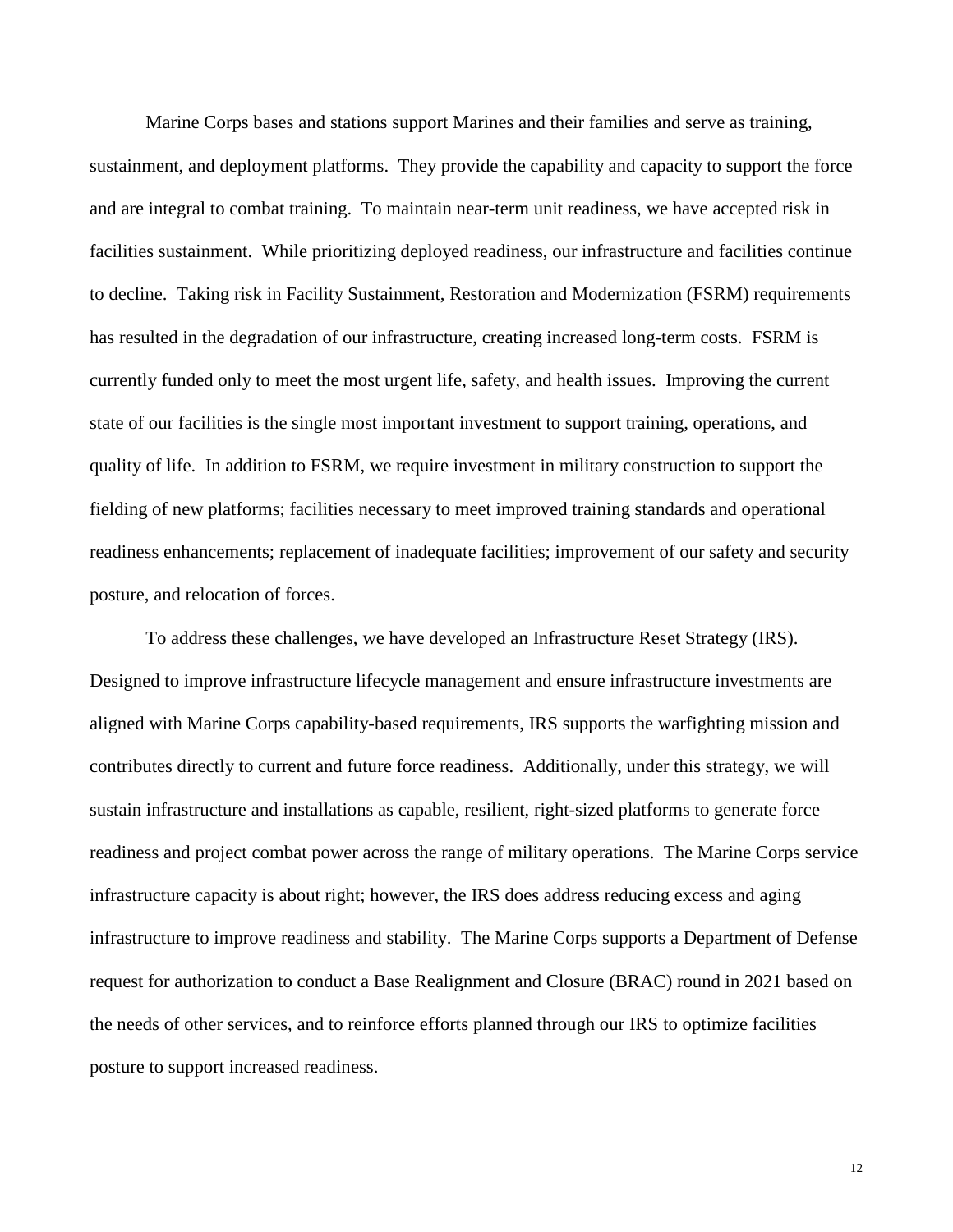Readiness is not just about equipment supply and maintenance, but also the quality and challenging nature of our training through the mental, spiritual, and physical readiness of Marines and Sailors across the force. Readiness reflects through an organizational attitude and confidence, knowing that it can respond to and win in any crisis because it has been properly organized, led, trained, and equipped.

## *Modernization*

History has not been kind to militaries that fail to evolve, and the global change we are witnessing is rapid and dramatic. Your Marine Corps must be manned, modernized, and ready to meet the demands of a future operating environment as defined by our National Military Strategy. The development, procurement, and fielding of a 5th Generation Fighter, the F-35 Lightning II, is just one aspect of our modernization efforts. We are modernizing our entire aviation force, increasing the lethality of our infantry, and ensuring our combat support and logistics are the most modern and capable. The result we aim to achieve is a Marine Corps that is the most advanced and ready – a *5th Generation Marine Corps*. Capable of dominating the battlefield in all five domains – air, land, sea, space, and cyberspace – a 5th Generation Marine Corps will use information, an integral part of each domain that must be leveraged, as the thread to connect them. This requires transforming MAGTF command and control capabilities through a unified networked environment that is ready, responsive, and resilient. The 5th Generation Marine Corps is a modernized force required to meet and prevail against any adversary on the multi-domain battlefield of the future.

The Marine Corps must progress to stay ahead of the current security environment while mitigating future conflict or face becoming a force unable to deter and defeat future adversaries. Budget cuts since the Department of the Navy top line peaked in 2008, coupled with fiscal uncertainty,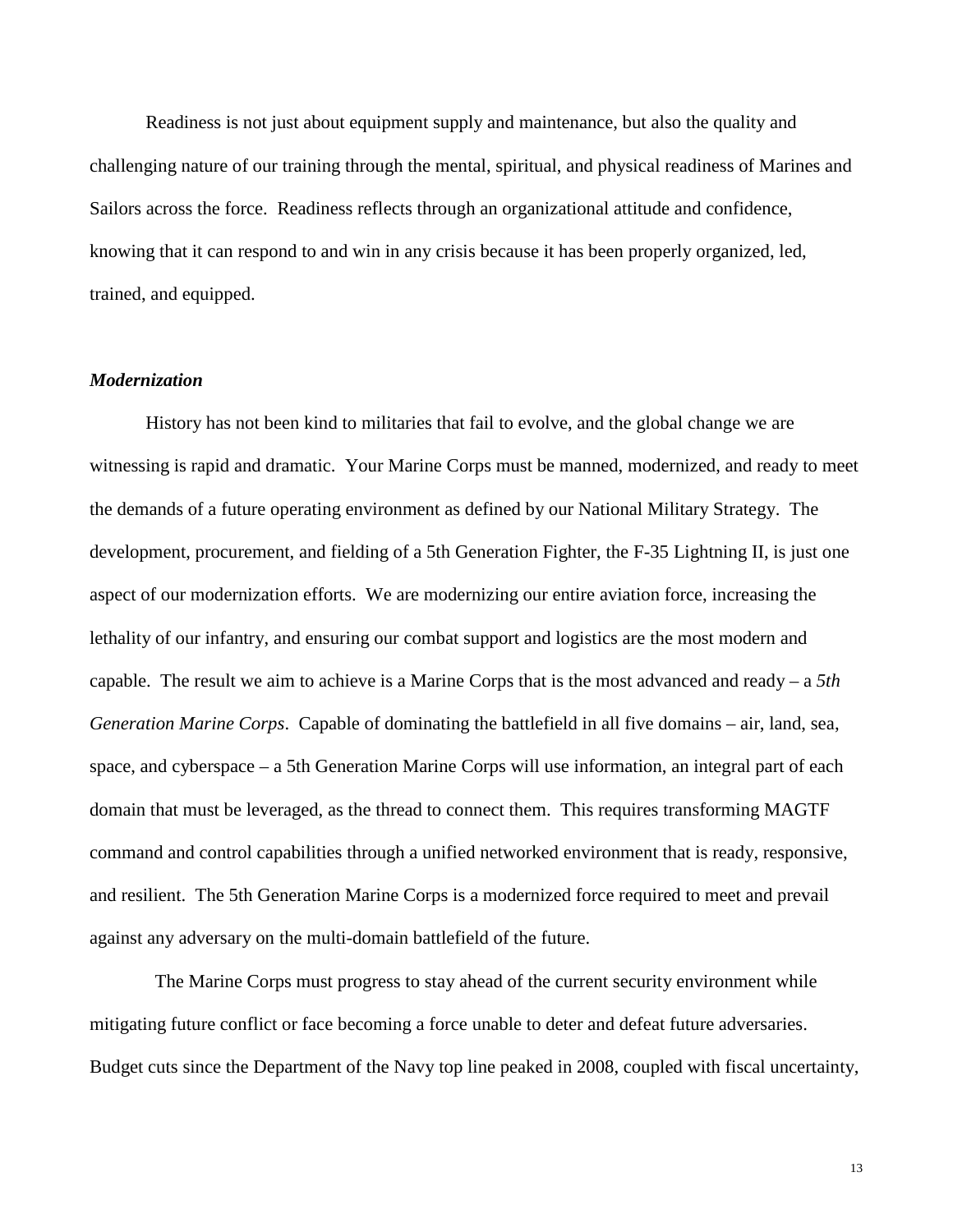forced us to utilize limited resources to ensure the readiness of deployed forces and sacrifice end strength, home station readiness, infrastructure sustainment, and quality of life programs, as well as delay critical modernization. We need to modernize rapidly, to replace "old iron" with new, reliable, sustainable, and affordable equipment across the MAGTF. We need the continued support of Congress to increase the production rate of our acquisition programs while funding future modernization initiatives. Further, the recapitalization of our force is essential to our future readiness with investments in ground combat vehicles, aviation, command and control, and digitallyinteroperable protected networks. Marines will continue working to do what we do today better than ever, while exploring ways these tasks might be done differently. The Marine Corps will persist in developing and evolving the MAGTF through innovation and experimentation, ensuring it is able to operate in all domains of conflict.

The Marine Corps Warfighting Lab leads our experimentation effort to capitalize on existing and emerging technologies and MAGTF level exercises. In conjunction with our coalition partners, the Navy and Marine Corps team has experimented with dispersed sea-based SPMAGTFs; integrated MAGTFs in heavily defended littoral environments; incorporated emerging digital technologies with aviation platforms and our ground forces; and conducted naval integration with interoperable Special Operations Forces. We will continue to emphasize experimentation and innovation during our exercises as a way to inform the development of distributed doctrine and future operating concepts. Exercises serve as a test bed for experimentation and innovation as we search for faster, cheaper, and smarter acquisition processes and programs. Expect the Marine Corps to continue pursuing technologies that enhance our warfighting capabilities such as unmanned aerial systems (UAS) and robotics, artificial intelligence, additive manufacturing, and autonomous technologies that provide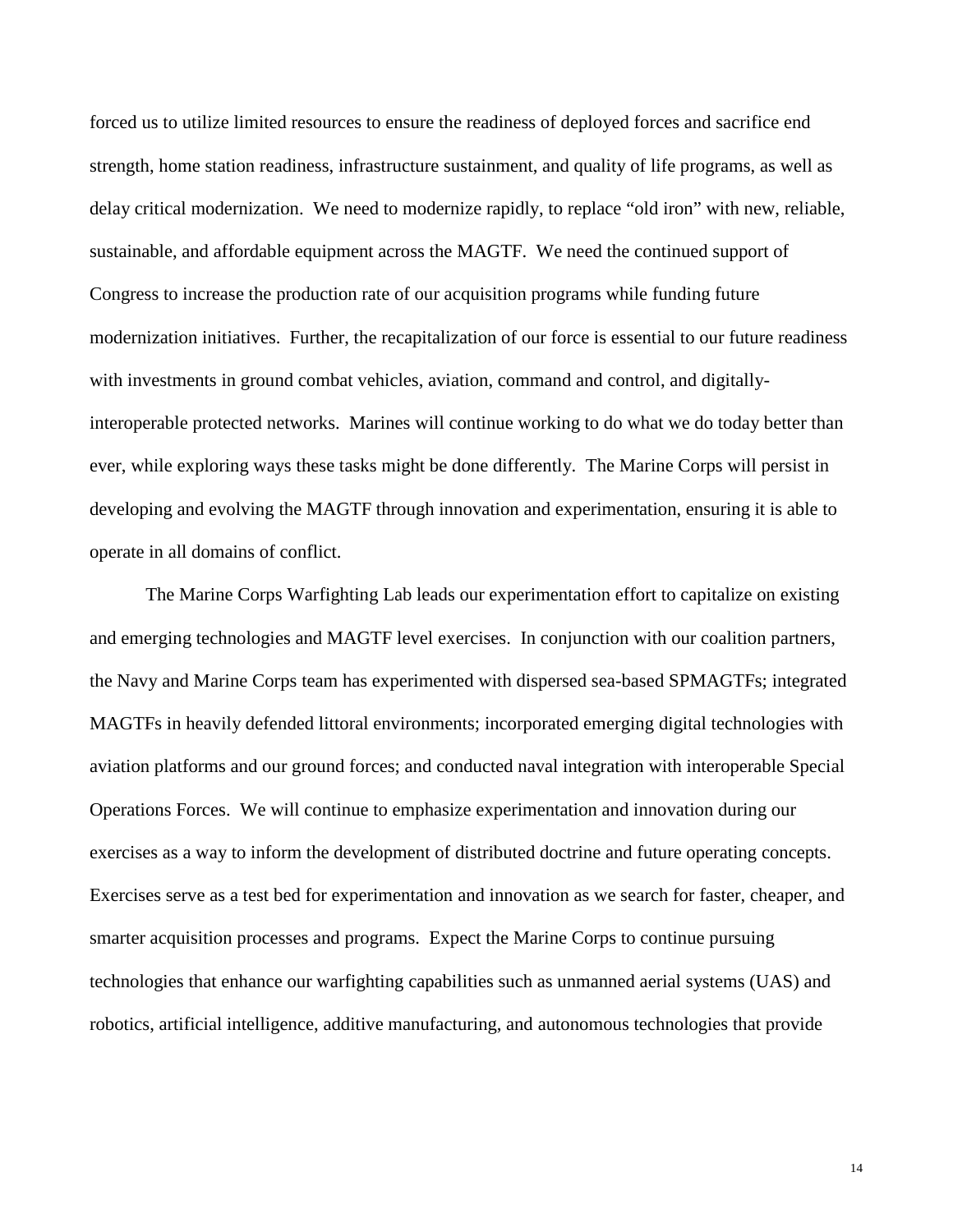tactical and operational advantage. We have seen success in some of these initiatives and require consistent funding to better plan our modernization efforts.

Effective planning produces unit cohesion and leadership in our operating forces, and financial predictability for our modernization programs. The ability to properly plan achieves stability and predictability for our personnel and families, ensures ample time to train, and fosters development of our small unit leaders. Modernization is critical to our future readiness.

#### *Our Challenges and Solutions*

Our most immediate challenge is resolving the significant readiness issues that have grown over the past 15 years. Collectively, fiscal inconsistency, spending cuts, and accumulating wear and tear after years of combat operations have depleted our readiness and delayed planned recapitalization and modernization efforts. Though our forward deployed forces are "full up" and ready for whatever comes their way, our "bench" has become shallow – particularly for aviation. We also lack sufficient amphibious lift. Our minimum requirement is 38 amphibious warships and we presently stand at 31, getting to 34 within the current Future Years Defense Plan. Due to this shortage, we have deployed two ground-based SPMAGTFs that have added deployment tempo to the Force.

Over the past year, the Marine Corps dedicated nearly every operational MV-22 Osprey squadron to source its global commitments, and the increased utilization rates on these airframes affect the longevity of their service life. To reduce operational tempo and continue to meet operational commitments, we cut MV-22 and KC-130J aircraft from our SPMAGTFs in CENTCOM and AFRICOM. Additionally, F/A-18 readiness challenges necessitated a reduction of the number of F/A-18 aircraft assigned to squadrons from 12 to 10. Exacerbating our concerns in aviation is a potential exodus of seasoned pilots and maintenance personnel to the commercial airline industry. We ask for